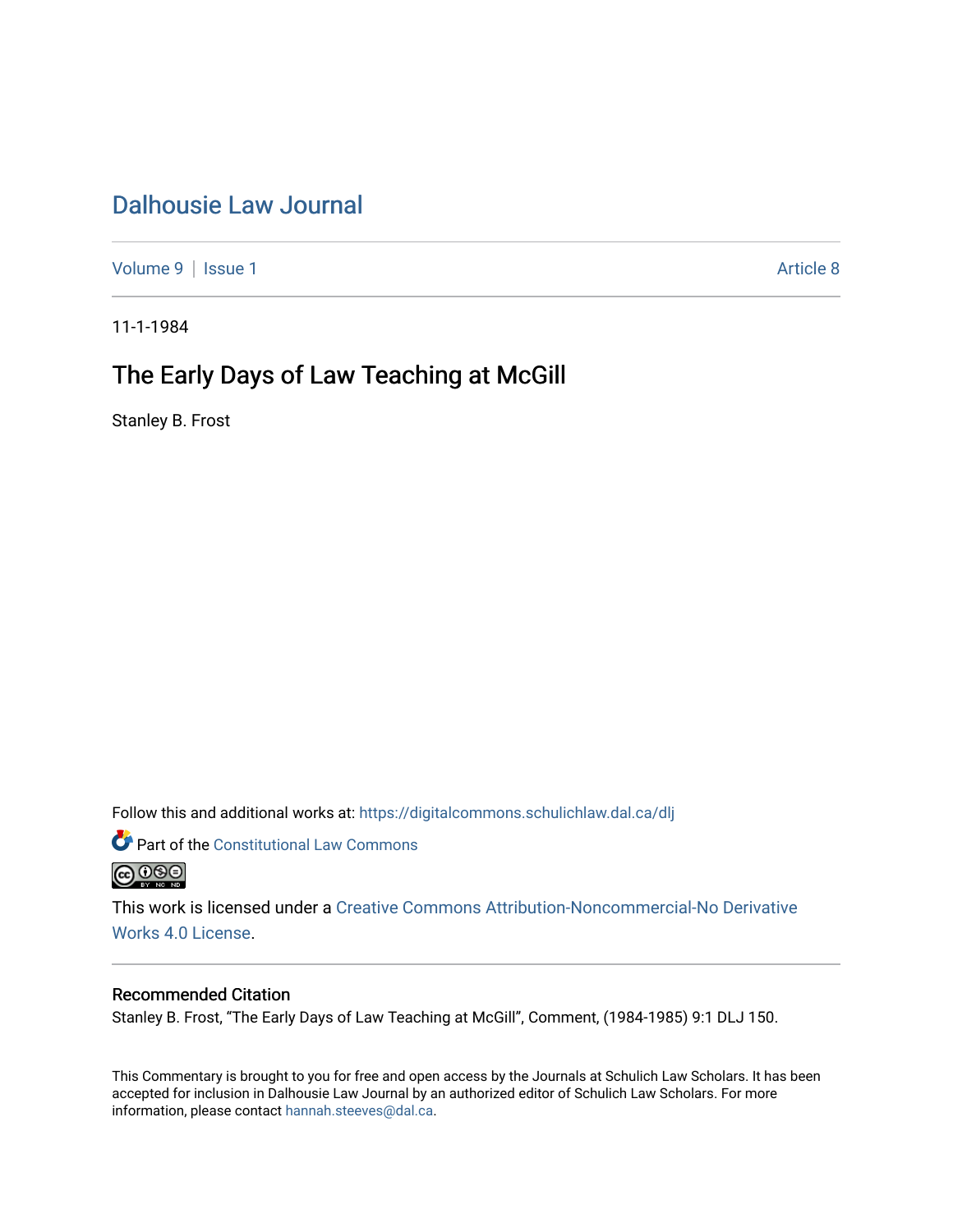## **Notes and Comments**

Stanley B. Frost\* The Early Days of Law Teaching at McGill

When the British acquired Canada in 1763, there were immediate schemes for the rapid anglicization of the Province. The map was redrawn to impose English county names on the French countryside, schemes for universal education were drafted to teach English to francophone youth, the new-burgeoning commerce was conducted in association with English firms employing English terminology and in accordance with accepted English practices. A Legislative Assembly was promised and Canada was to become as English as New England: even more so, for the Church of England was to be established as the National Church as in England, Wales and Ireland.

But within a short while, the Colonial Administration began to have second thoughts. It quickly found itself at odds with the new traders who had come in from New York, Albany and across the Atlantic, and the British authorities found it politic to make friends with the French Canadian seigneurs, and with the authorities of the Roman Church and if possible to win the allegiance of the French-speaking peasantry.

"The Proclamation of 1763 had promised English laws; but from the beginning, the Court of Common Pleas began to settle French-Canadian disputes according to the rules of the Custom of Paris. The Proclamation had also promised English freehold tenures; but as early as 1771, in anticipation of the Quebec Act, the authorities decided that future grants of land in the colony were to be made *enfief et seigneurie."1*

The result was, as far as the law was concerned, an immense confusion. James McGill in 1784 joined with his fellow merchants in a petition to the British Government, expressing the hope,

in full confidence that His Majesty would relieve them from the anarchy and confusion which at present prevail in the Laws and Courts of Justice in the Province by which their real property is rendered insecure. Trade is clogged, and that good faith which

<sup>\*</sup>Director, History of McGill Project

<sup>1.</sup> Donald Creighton, Dominion of the North, Toronto, 1957, p. 155.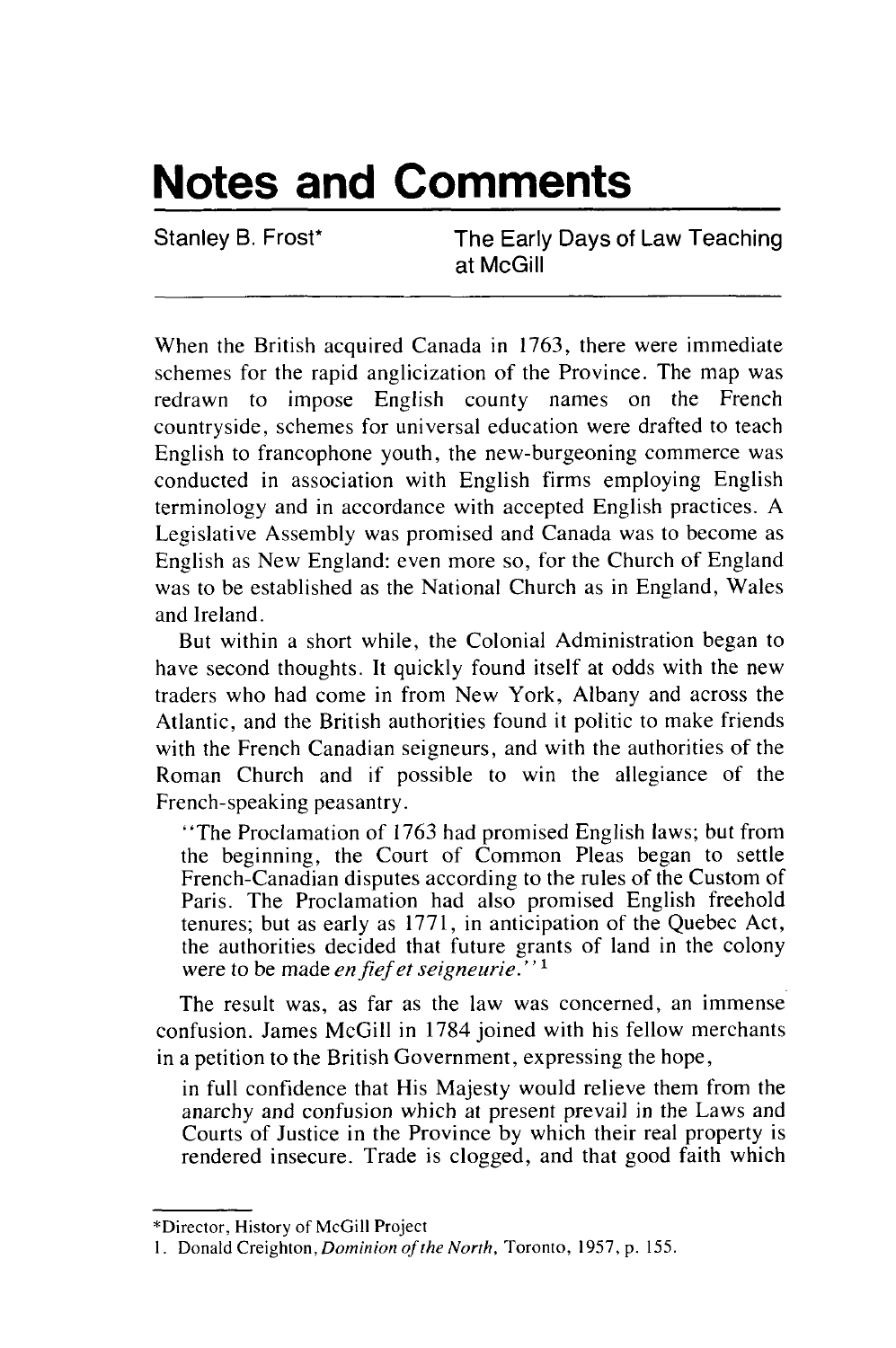ought and would subsist among the people, and which is the life and Support of Commerce, is totally destroyed. <sup>2</sup>

In testimony given before the Court of Common Pleas in 1787 he said:

I conceive it proper for me to add that until the introduction of the Coutume de Paris in 1775, I never heard any complaints touching the Administration of Justice, but since that period they have been loud and frequent, and in my humble opinion have arisen from the Anarchy and confusion which prevail in the laws and Courts of Justice in the province. <sup>3</sup>

The same doubt still persisted in the 1820's for when the Desrivières family contested James McGill's bequest of land and endowment for the establishing of McGill College, Frangois Desrivières instituted a consultation in Paris with Maîtres Hennequin and Frainville to seek support for his case in French jurisprudence. However, it was determined that the issues should be judged with respect to English law, not French, and finally the two suits (they were parallel but distinct cases) were decided in favour of the McGill College trustees, by the Privy Council in England. <sup>4</sup>

With the law in the Province of Quebec in this confused state, it is not surprising that the teaching of law was also not very well organized. Both the French and the English professions had relied upon the apprenticeship system, whereby a young man 'articled' in a law firm until he was judged sufficiently proficient to be 'called to the Bar' and licensed to plead cases in court. Maximilien Bibaud in 1862 wrote a note, 'Les premiers 6coles de droit', outlining the developments within the francophone branch of the Quebec legal profession. 5 Bibaud himself took the initiative in 1851 at the Collège Ste. Marie in Montreal by introducing a series of law lectures in French and this course continued until 1861 when a separate Institut des Lois was founded. Bibaud continued his teaching in that institution until 1867, when the requirement that

<sup>2.</sup> M. MacSporran, *'James McGill: A Critical Biographical Study',* McGill Thesis, 1930, p. 110.

<sup>3.</sup> *Ibid.,* p. 118.

<sup>4.</sup> See *McGill University: For the Advancement of Learning, Vol. 1, 1801-1895,* Montreal, 1980, p. **50f.** (Cited below as *Advancement 1).*

<sup>5. &#</sup>x27;Les Premiers Ecole de Droit' in Andr6 Morel, *Textes et documents d'histoire* du droit Québecois, La Librairie de l'université de Montréal, 1974-75, pp. 158-159. See also Leon Lortie, *The Early Teaching of Law in French Canada,* (1975-76) Dalhousie Law Journal, 521.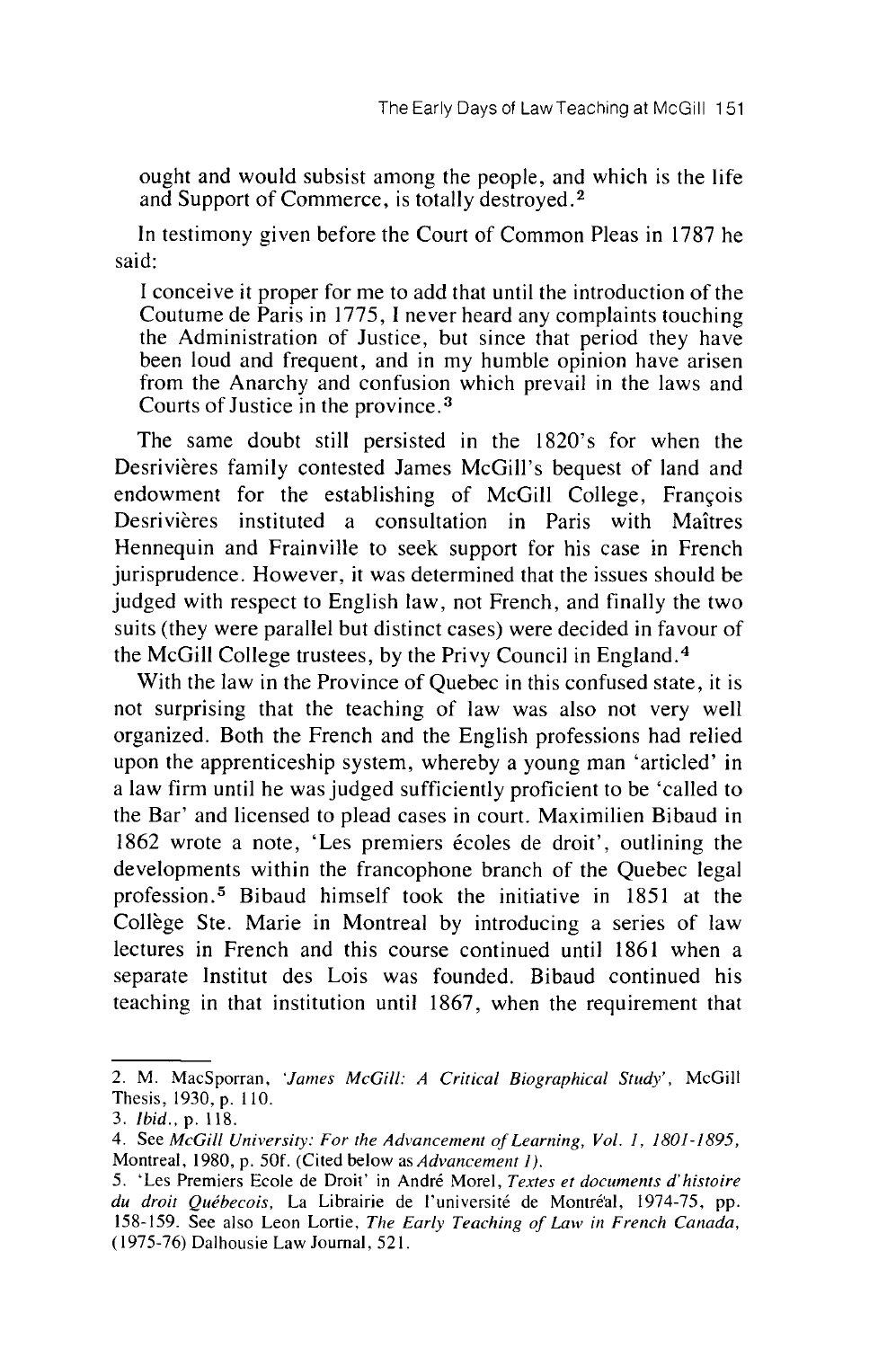law qualifications must be obtained from a university brought about its closing. Meanwhile, however, the Université Laval had organized in 1854 a law course in Quebec City.

The difficulties facing anyone who attempted to study and, even more, anyone who attempted to teach the practice of law in Lower Canada before 1867 are well illustrated by M. Desiré Girouard, who was later to become a justice of the Supreme Court of Canada. Speaking in 1859 he affirmed that: 'nothing was more difficult than the study of law in Canada'. In bringing any issue to decision, the jurist must consult innumerable time-honoured French authorities, together with their commentaries, the relevant amendments and abrogations; reference must also be made to the prescriptions of Roman law, and to more recent interpretations of French jurists, even though the Napoleonic Code was not in force in Canada. One must further take into account the mass of decisions rendered in the past by courts in the United Kingdom and in the United States; and only then could one begin to consult the Acts and Statutes of Lower Canada, and give consideration to the judgments of the Superior Court of Quebec and of other Canadian tribunals. 'It is in the midst of this confusion that the Canadian jurist must seek the solution to his problem: what rule prevails in Lower Canada?' M. Girouard complains that the library tables of the jurist groan under the weight of authorities to be consulted; he might have added that the poor law student had every reason to groan even more loudly. <sup>6</sup>

The main reason for this fearful confusion was the Quebec Act of 1774:

The Act confirmed the feudal landholding system, specified that the 'Laws of Canada' were to be the rule in the settlement of civil suits, and gave the church statutory authority to collect the tithes. It was true the framers of the Act intended that this French and feudal constitution should be qualified at least by a few institutions which were English in origin and liberal in spirit. In the instructions given to Carleton, the new Quebec legislature was advised to introduce the right of habeas corpus, and to establish English law in commercial suits. But by a fatal decision these amendments were left out of the statute and reserved for the instructions. They did not have to be obeyed. <sup>7</sup>

<sup>6.</sup> Cited by Edouard-Farbre Surveyer, 'Une école de droit à Montréal avant le Code Civil', *Revue Trimestrielle* Canadienne, June, 1920, p. 142.

<sup>7.</sup> Creighton,op. *cit.,* pp. 156-157.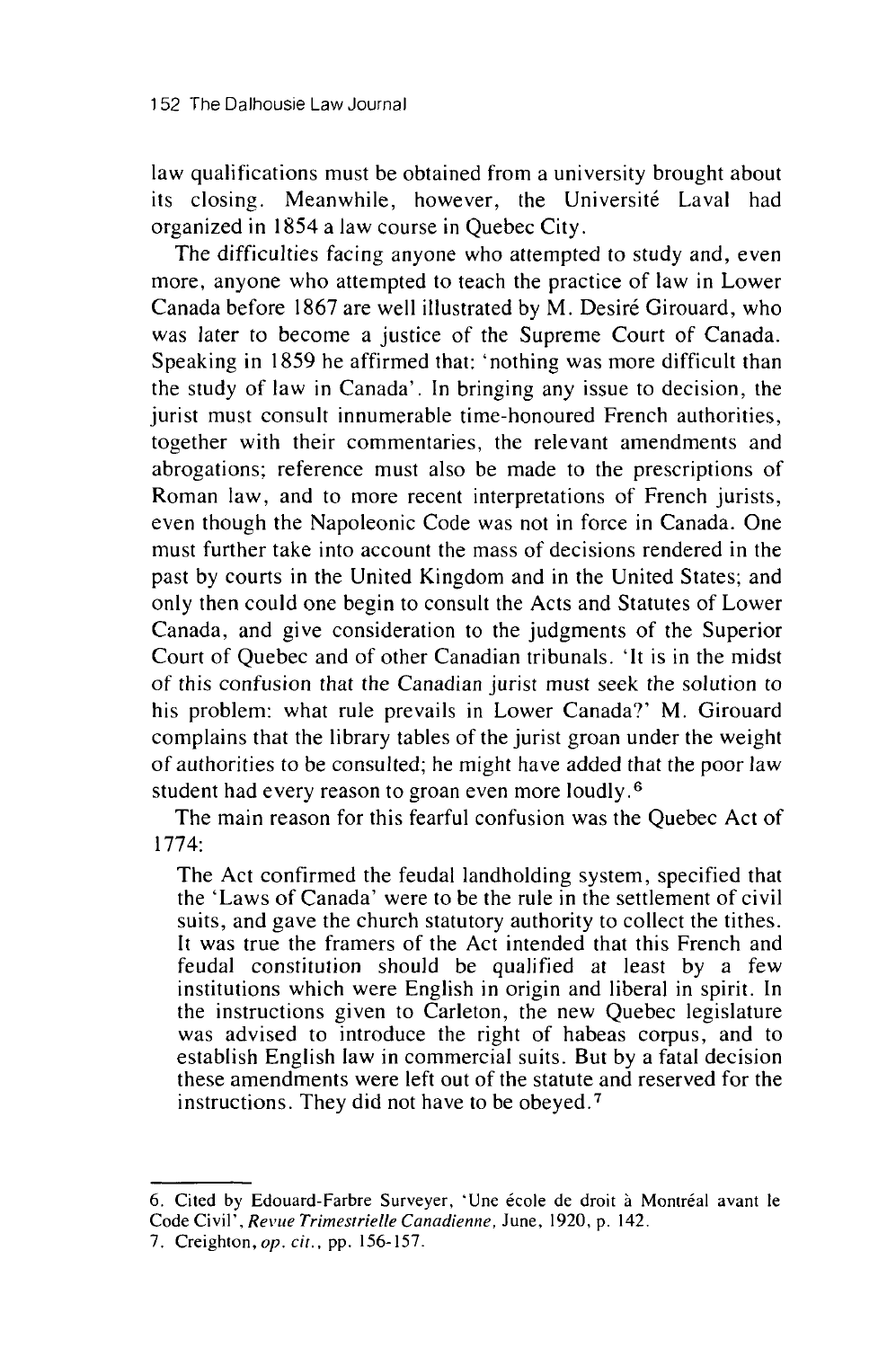Thus French law, poorly defined, was obligatory in civil suits, but English commercial law, and English common law practices in criminal proceedings became generally prevalent. In many situations there existed, as we have seen, considerable doubt as to which system should be followed.

Nevertheless the desire that some instruction should be given to new entrants to the profession was making itself felt both among the English-speaking population and among the French. The pressure came mainly from merchants who needed the services of competent lawyers, and from the articled students themselves. Outside the Dean's Office in the McGill Faculty of Law hangs a framed document recording that in 1848 a group of twenty-three young men who described themselves as 'students composing the Law Class of McGill College' signed a document whereby they agreed to attend the lectures of Maitre William Badgley, 'in accordance with the Resolutions adopted at a meeting held at the Court House on the nineteenth day of June'. The provenance of this document is unknown, and the registers of McGill College have no record of this *en masse* matriculation. The incident is somewhat reminiscent of the early days of the University of Bologna and Paris, when the students elected their professors. But it certainly shows that there was a strong desire on the part of articled English-language students for some form of regular instruction. <sup>8</sup>

The merchants of Montreal also began to make their voice heard, and complained that McGill College, which had opened its Arts Faculty in 1843, was restricting itself to a purely classical curriculum and was not training young men for the professions or for commercial activities. The faculty of Medicine which had been giving lectures for more than twenty years was the one exception. In order to meet this criticism the first two non-classical programs (other than Divinity which was another form of the classical) introduced into the curriculum were French and law. The William Badgley named in the students' resolution, a prominent member of the Montreal bar, was appointed lecturer in law, in 1844, but as in

<sup>8.</sup> In July 1848, Vice-Principal Leach informed the McGill Board of Governors that several law students desired to reside in College. The Board replied that the students should be encouraged to matriculate in the College either in the faculty of Law or Arts or both', but this reference to a Law faculty is a loose expression for Badgley's law classes. The requirements for the BCL were spelled out as three terms (one year) of Arts and six terms (two years) of law. See Minutes, Board of Governors, 7 and 15 July, 1848.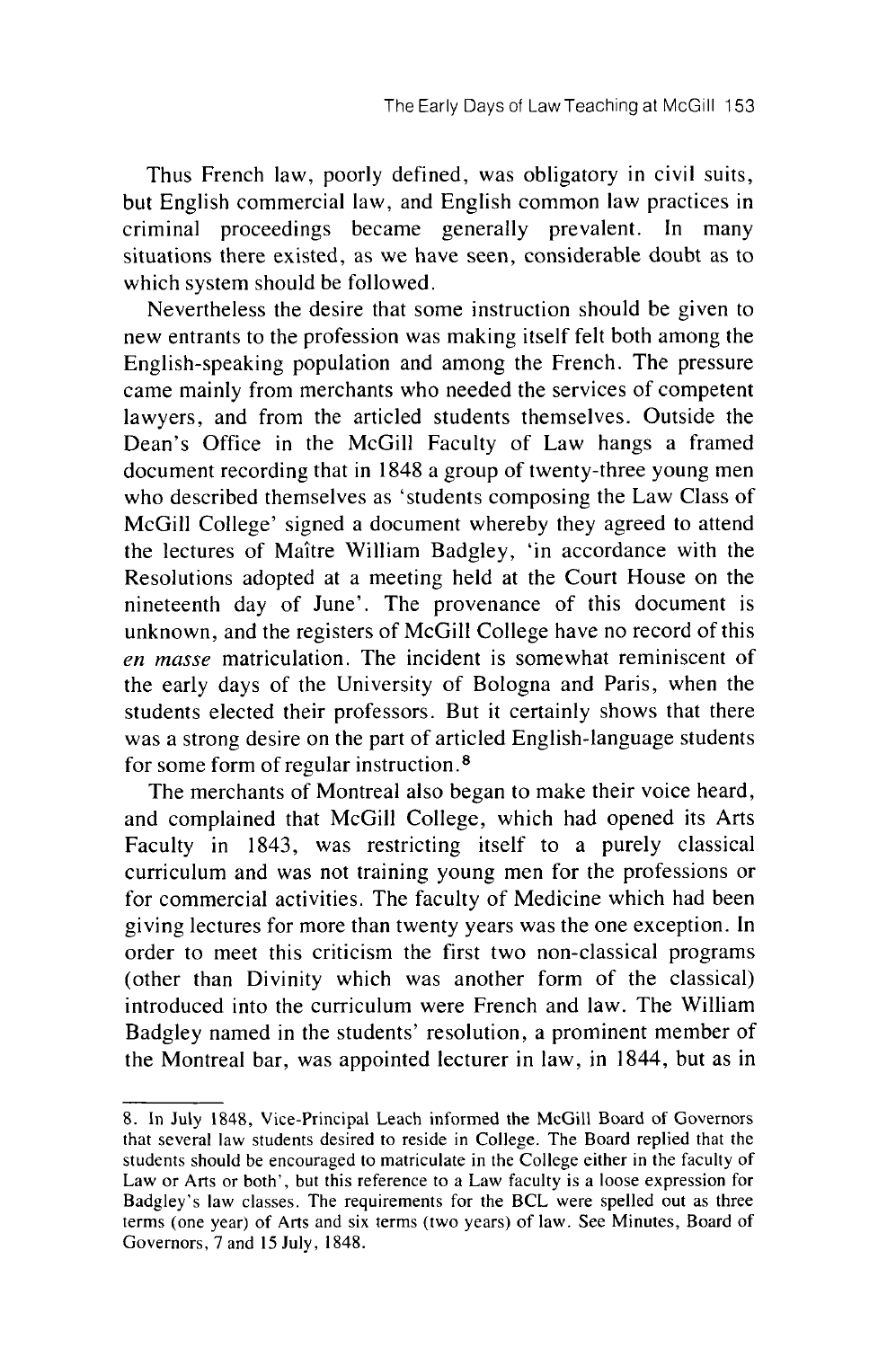that same month of April he was appointed a circuit judge, his academic activities appear to have been somewhat sporadic. Indeed, in 1846, The Caput (as the McGill academic council was named) informed him that if he did not improve his performance his appointment would be discontinued. However, he must have amended his ways, for the next year his appointment was raised from a lectureship to a professorship, though he still continued in his office as circuit judge. This was still four years before Bibaud initiated his program at Collège Ste. Marie.

The group of Montreal merchants who were active in resuscitating the moribund McGill College 'visited' the institution, in the formal sense of the word, to examine its operations in 1847. In their report they specifically recommended that one or perhaps two professors of law should be appointed, as this would help revive the faculty of Arts 'from the state of almost total prostration in which it has so long remained'.<sup>9</sup> In 1852 these men were formally named the Governors of the University of McGill College (the style 'McGill University' was not adopted until 1885) and they could then begin to shape the institution to their own ideas. One of their first decisions was to give Badgley two young colleagues, and a year later they instituted a separate law faculty with Badgley as Dean, John Abbott and F.W. Torrance as professors and R.G. LaFlamme and P.R. Lafrenaye as lecturers. There was still much to be done before law as an academic function could be said to be thoroughly integrated in the academic program of the college but at least the initial steps had been taken.

A major problem was still the one described above by Desir6 Girouard. In 1857 the judicial organization had been restructured, a process involving a de-centralisation which resulted broadly in the present court system. But the law the courts were to adjudicate remained urgently in need of organization and modernization. Partly in anticipation of confederation, and partly because the chaotic situation could not be allowed to persist any longer, a commission of three jurists was appointed in 1859 to produce a codification of the civil law for the new Province of Quebec. Three judges, two French, R.E. Caron and A-N. Morin and one English, Charles Dewey Day, were appointed as the commission to undertake the immense task, and they completed their work for

<sup>9.</sup> See *Advancement 1,* pp. 109f. See also, Minutes of the Royal Institution for the Advancement of Learning, 4 April, 1848.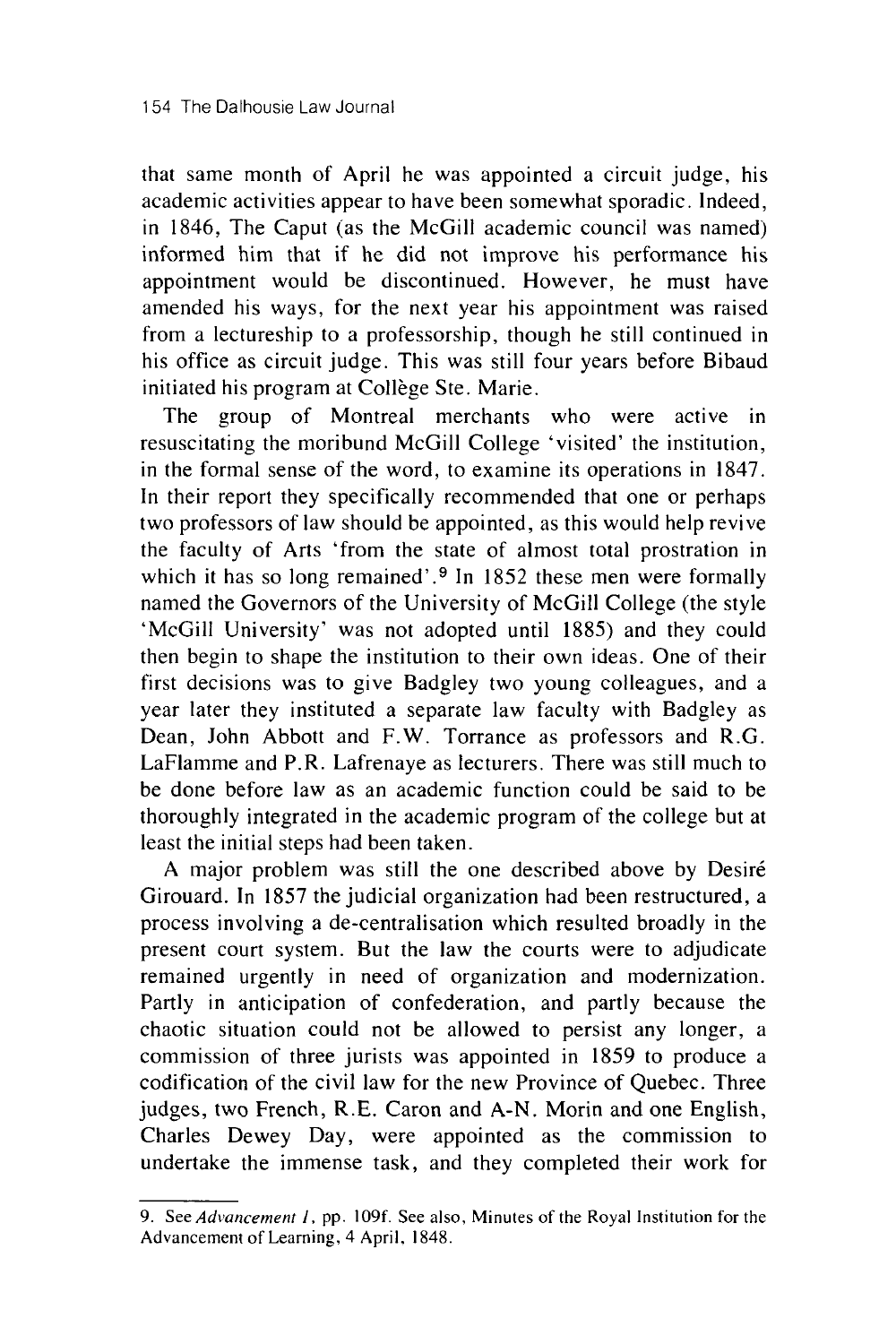presentation to the Parliament of Canada in January 1865. The Royal Assent was given to the bill in September of that year; it was numbered 29 Vict., S.C. 1865, c. 41. Dean John Brierley has commented:

It is somewhat surprising how little is known about the circumstances surrounding the creation of Quebec's now century-old Civil Code which came into force 1 August 1866. Few sources give any picture of events leading up to the enactment of the 1857 Act which provided for the naming of three "fit and proper persons" to act as Commissioners to codify the laws. And what information we do possess respecting the actual working methods of the Commission, which began its work two years later, in 1859, is derived principally from the published *Reports* of the Commission itself, issued between 1861 and 1865. Apart from these *Reports,* the fullest account of the circumstances surrounding the Commission's work remains, even today, that provided by Thomas McCord, whose Englishlanguage edition of the Code, containing an informative *Preface* and *Synopsis of the changes in the Law,* was first published in 1867.10

Since Commissioner Charles Dewey Day was Chancellor of McGill University, and since Judge Thomas McCord, the English Secretary to the Commission, was a McGill graduate, the codification of the civil law, a *sine qua non* of good teaching, owed not a little to the English-language contingent in the Quebec legal fraternity.

The teaching of law was, however, to meet with many other difficulties in Montreal, Gonsalve Doutre was, in 1861, a young francophone McGill law graduate, so young that when he obtained his degree he had to wait two years to attain his legal majority and so be eligible to be called to the Bar. While waiting, he organized student dissatisfaction with the Bar's examination system and drafted a reform bill to be presented in the legislature. It became law in 1866. A year later, still only aged twenty-five, critical of the teaching at the Institute des Lois, the successor to the school at the Collège Ste. Marie, he organized a new French-language law school in connection with the Institut Canadien, in which he himself was the professor of civil procedure. But the same year brought a regulation that all law schools must be associated with a university.

<sup>10.</sup> John E.C. Brierley 'Quebec's Civil Law Codification Viewed and Reviewed', *McGill Law Journal,* 14, 1968, no. 4, p. 523 f.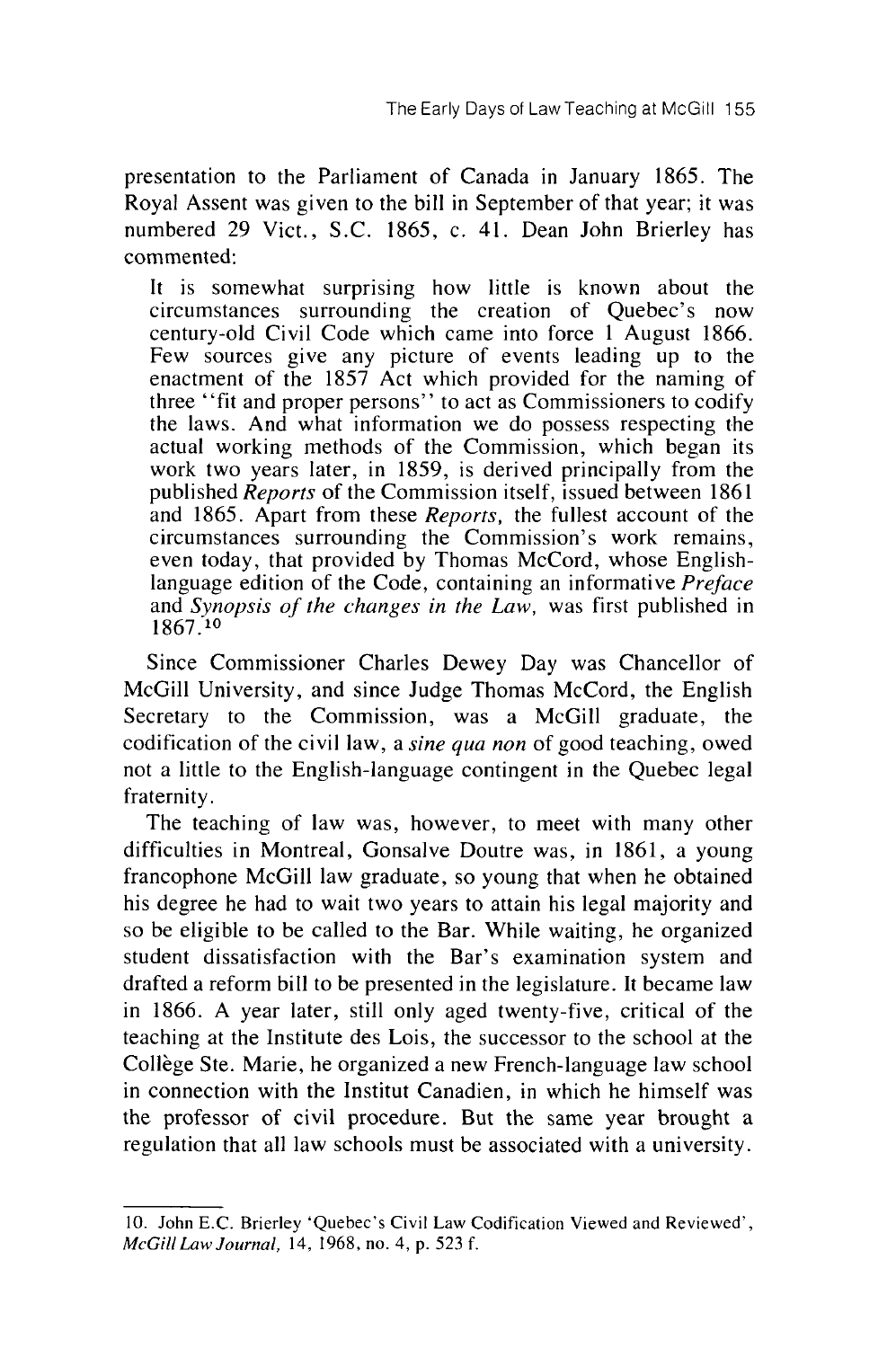Since Laval, situated in Quebec City, was not interested in helping a rival school to establish itself in Montreal, Doutre turned to a Methodist institution, the Victoria University College in Coburg, and his school became the law faculty of that institution, even though he was a devout Catholic, and Upper Canada had now become the separate Province of Ontario. A similar arrangement for a breakaway French language medical school surprisingly lasted some forty years, but for Doutre's law school the arrangement proved less accommodating. **1'** After four years only, Doutre and his colleague William Kerr and their students were welcomed into McGill. Doutre and Kerr were appointed professors in the faculty and in 1876 Kerr succeeded John Abbott as acting dean and from 1881-1888 served as dean of the McGill school. <sup>12</sup>

It was not until the founding of l'Université Laval à Montréal and its law school in 1878 that there was any institution outside Quebec City other than the McGill school to give instruction to the would be entrants to a profession sorely needed by the expanding economy of the new Province. But even at McGill, it was to be many years before the Law School could be called a truly viable institution. The main problem was that law professors could earn much more in their downtown offices than the University could afford to pay them in their lecture rooms. Badgley temporarily resigned his academic positions in 1855 and John Abbott became dean and professor of commercial law. He remained in those offices until 1880.

During those twenty-five years he served in the Legislative Assembly as the member for Argenteuil, and prepared and piloted through the House the Insolvent Act of 1864. He bought the Montreal-Bytown Railway, helped Sir Hugh Allan form the railway company which was to build a line to the Pacific coast and was implicated in the subsequent political scandal. He also wrote the historic contract between the federal government and the reconstituted Canadian Pacific Railway. At the same time he conducted a practice described by a contemporary as "of enormous proportions". But through it all he remained McGill's professor of commercial law. 13

<sup>11.</sup> For the story of I'Ecole de Mdicine et de Chirurgie de Montreal, see L-D Mignault 'Histoire de l'Ecole etc.'. *L'Union Medical du Canada* 55, October 1926, pp. 597-674. *Also Advancement,* 1, pp. 140-144.

<sup>12.</sup> *Advancement,* 1, pp. 277-278. Also DCB, X, s.v. Doutre, Gonsalve.

<sup>13.</sup> S.B. Frost and D.L. Johnston, 'Law at McGill: Past, Present and Future', *McGill Law Journal,* 27, no. 1, 1981, p. 33.